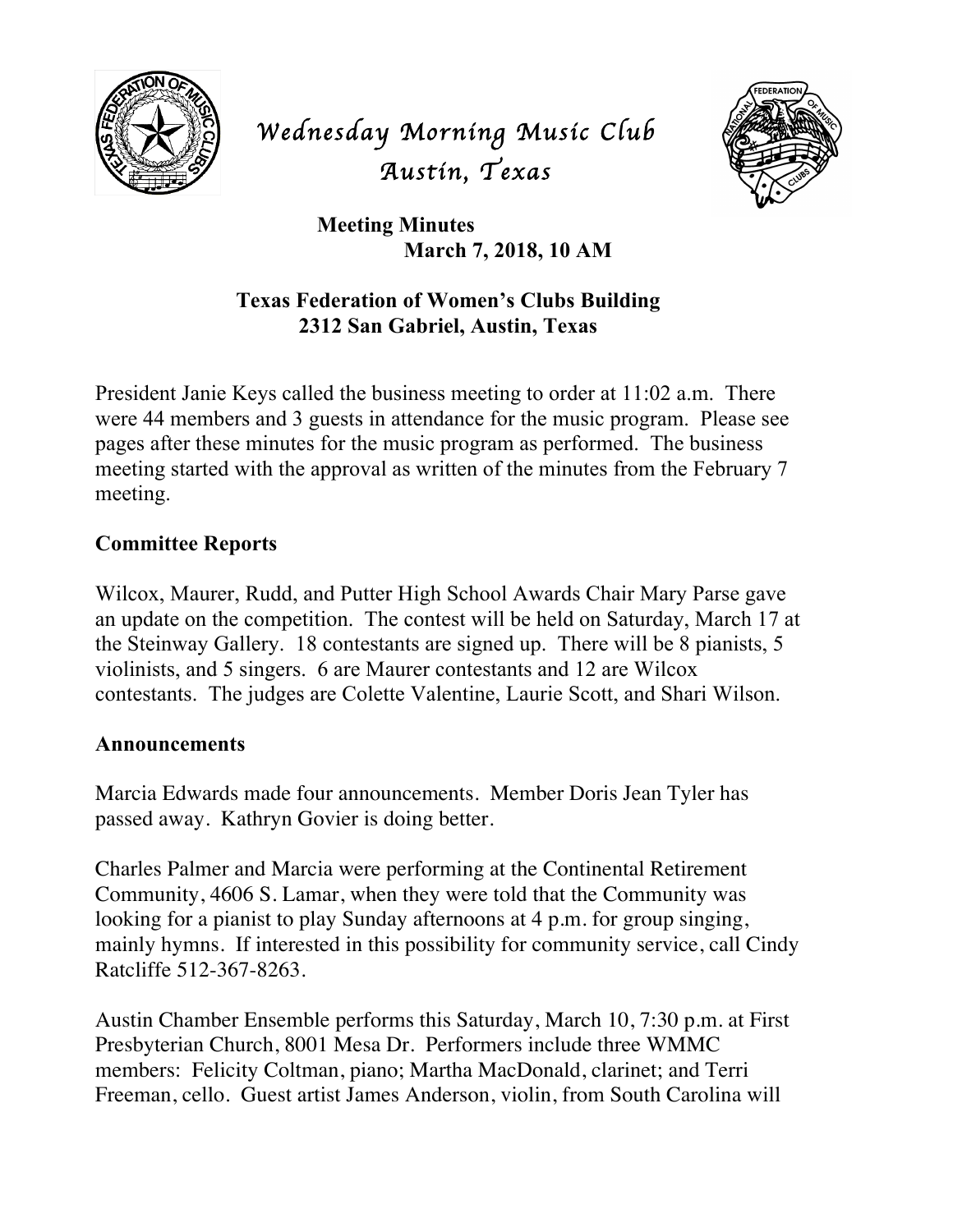complete the ensemble. More information is available in our newsletter calendar.

Nan Hampton announced a performance today at 5:30 p.m. in the UT Bates Recital Hall. This Women's Day Concert will include performances by UT faculty and students.

The meeting adjourned at 11:09 a.m.

Submitted by Virginia Kniesner, Recording Secretary